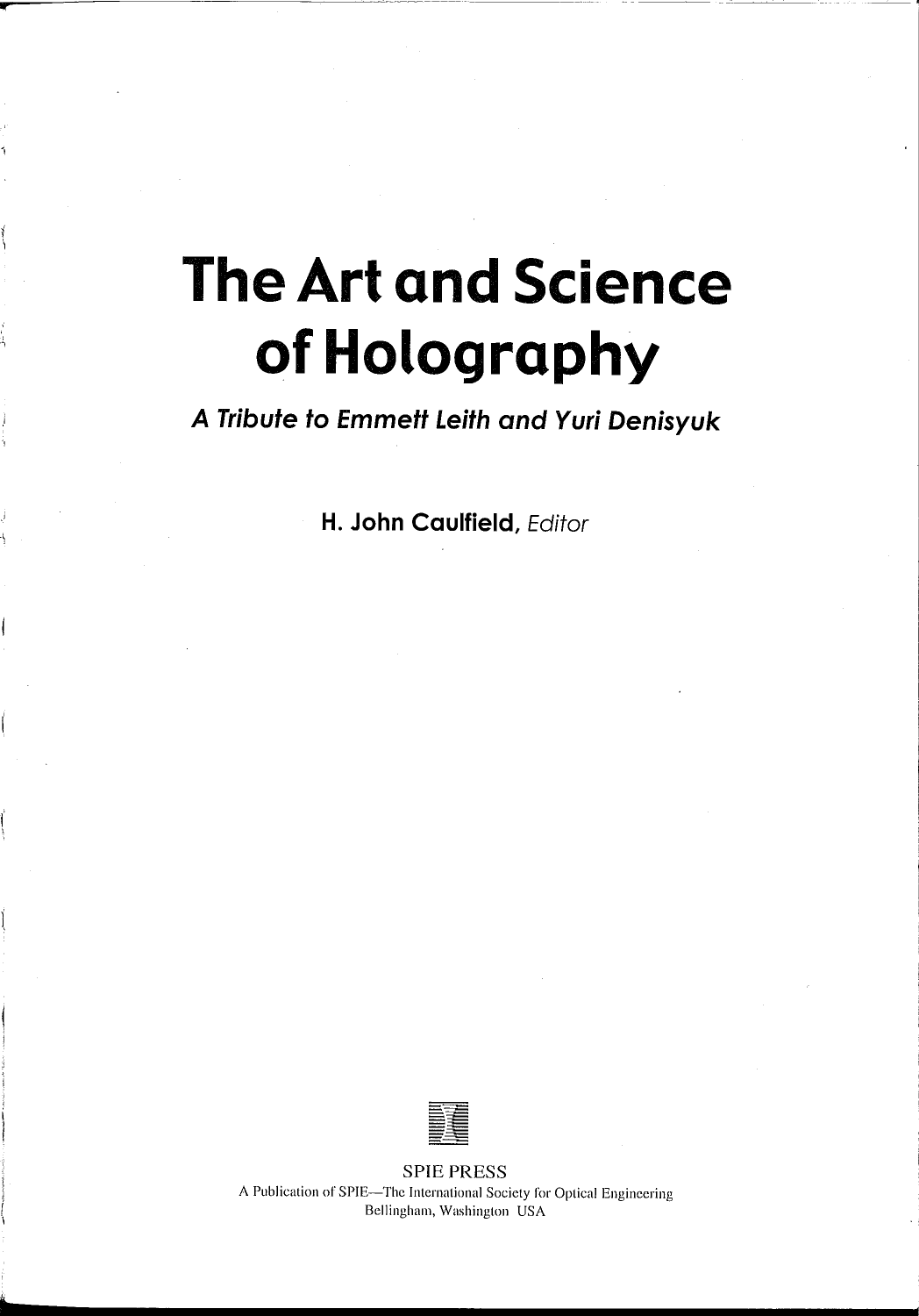Library of Congress Cataloging-in-Publication Data

The art and science of holography : a tribute to Emmett Leith and Yuri Denisyuk / H. John Caulfield, editor.

p. cm.-- (SPIE Press monograph; PM124) Includes bibliographical references.

ISBN 0-8194-5019-7

1. Holography. I. Caulfield, HJ. (Henry John), 1936- 11. Leith, Emmett N. Ill. Denisyuk, IV. N. IV. Series.

TAI540.A682003 621.36'75--dc22

2003067251

**:nr ttYfBW£fi.**

Published by

SPIE-The International Society for Optical Engineering P.O. Box 10 Bellingham, Washington 98227-0010 USA Phone: (1) 360.676.3290 Fax: (I) 360.647.1445 Email: spie@spie.org Web: www.spie.org

Copyright © 2004 The Society of Photo-Optical Instrumentation Engineers

All rights reserved. No part of this publication may be reproduced or distributed in any form or by any means without written permission of the publisher.

The content of this book reflects the work and thought of the author(s). Every effort has been made to publish reliable and accurate information herein, but the publisher is not responsible for the validity of the information or for any outcomes resulting from reliance thereon.

Printed in the United States of America.

*About the cover:* The image on the front cover is Stephen Benton's "Holography Blocks" [MOH-1976.21.01], courtesy of the MIT museum. Made in 1975, the white light transmission hologram depicts about 24 clear acrylic cubes, each approximately 1 in long on edge. The back cover shows Emmett Leith on the bottom left and Yuri Denisyuk (with holographic self-portrait) on the bottom right.

--~----j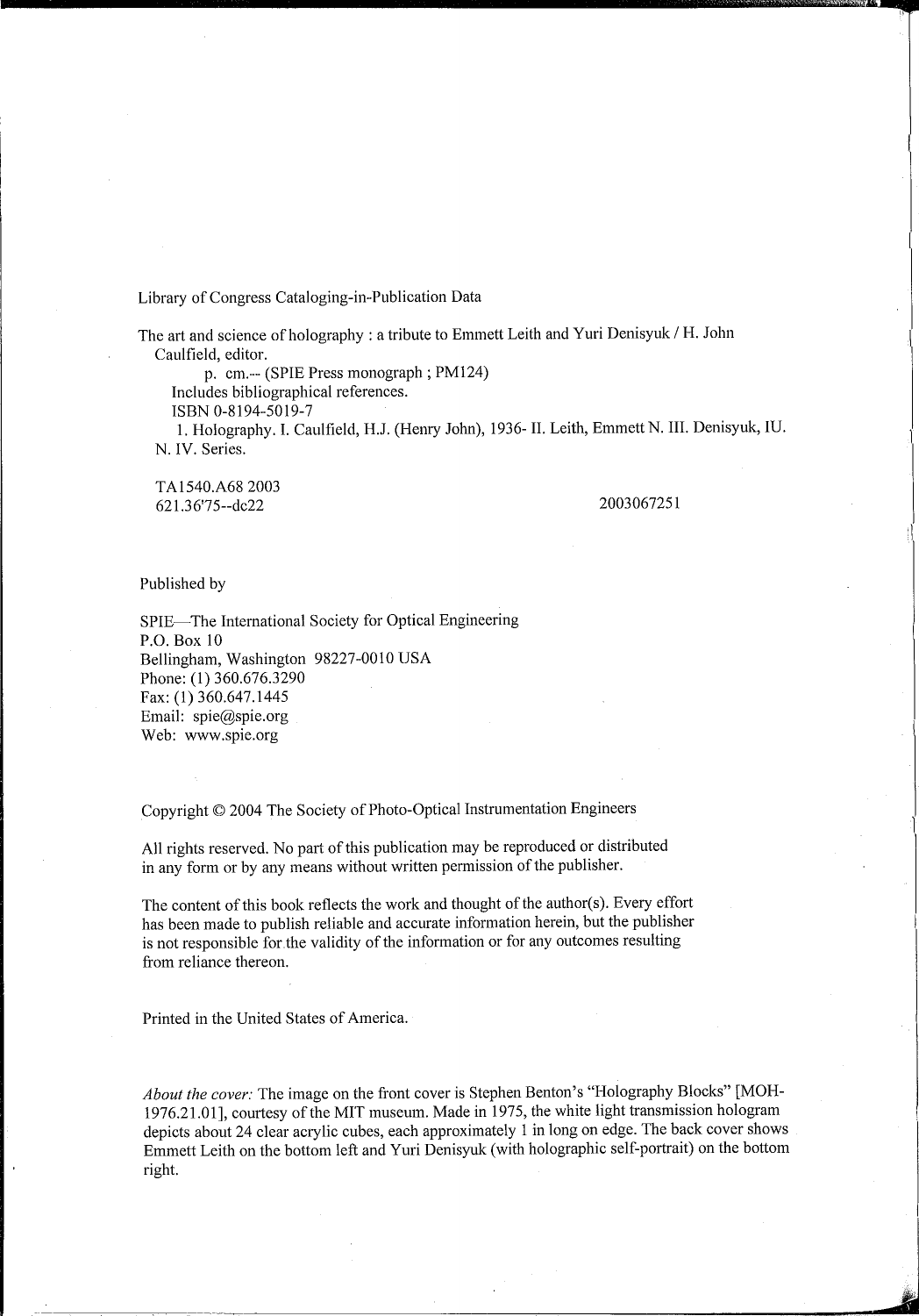#### Preface / xiii

**•**

# Introduction / xv

*Charles M. Vest*

### Chapter 1. Holography Reinvented / 1

*Stephen A. Benton*

- 1.1 Dennis Gabor / 1
- 1.2 Emmett N. Leith / 2
- 1.3 Yuri Nicho1aevitch Denisyuk / 4 Acknowledgments / 6 References / 6

Chapter 2. Holography: Origin, Development, and Beyond / 7 *Francis T.* S. *Yu and Suganda lutamulia*

- 2.1 Origin / 7
- 2.2 Development / 10
- 2.3 Beyond / 20· References / 28

# Chapter 3. A Generalization of the Theory of Holographic Coherence Confocal Imaging / 31

*Emmett N. Leith, Kurt* D. *Mills, Wei-Chen Chien, Brian* D. *Athey, and David* S. *Dilworth*

- 3.1 Introduction / 31
- 3.2 Spectrally Broad Source / 35
- 3.3 Grating Analysis / 37
- 3.4 Some Final Remarks / 41 Acknowledgments / 42 References / 43

# Chapter 4. Optical Transforms in Digital Holography / 45

*Leonid Yaroslavsky*

**t**

- 4.1 Digital Holography: The Revival after Hibernation (a Second Wind) / 45
- 4.2 Physical Reality vs. the Computer World: Representing Optical Signals and Transforms in Computers / 47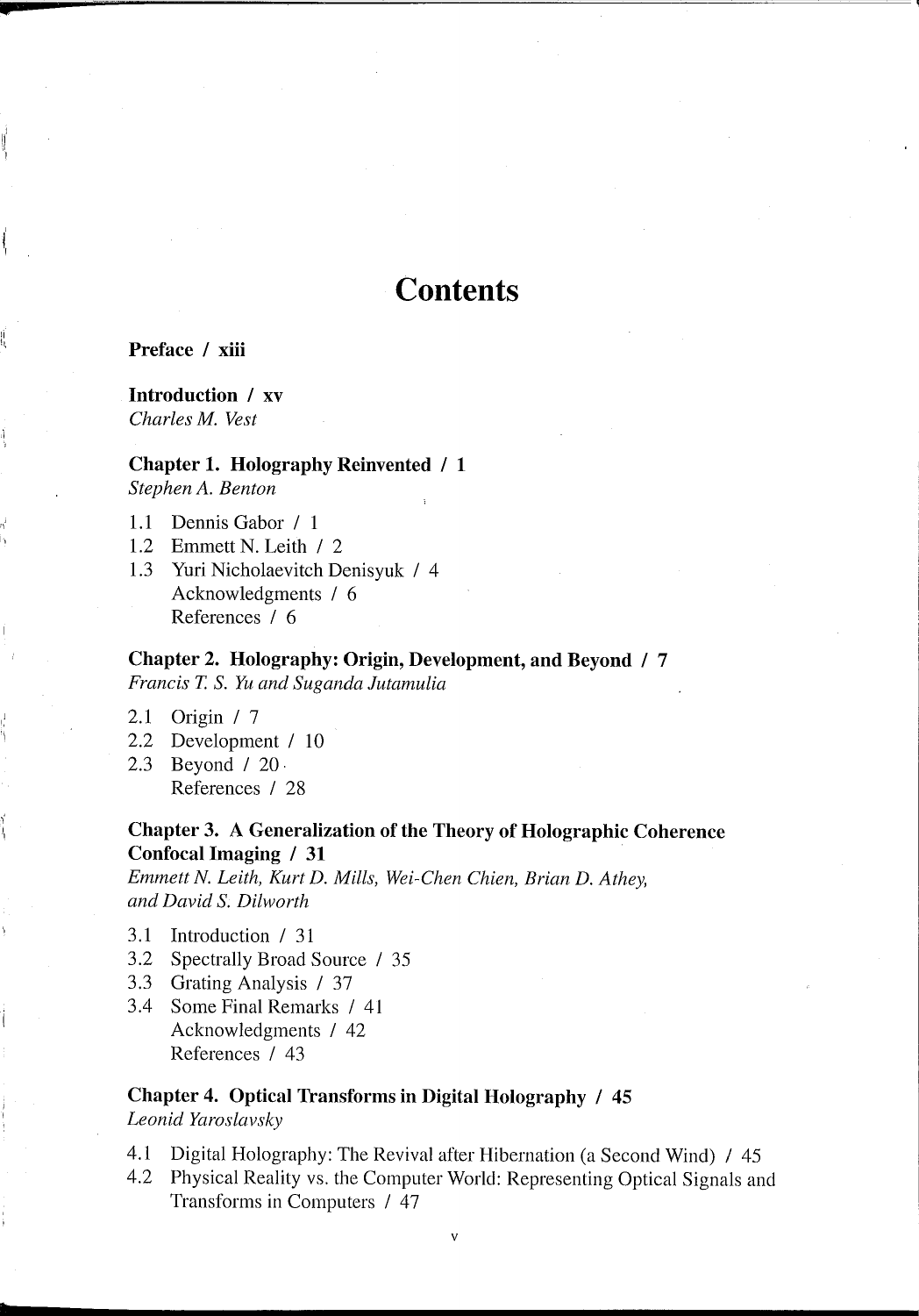vi Contents and the content of the content of the content of the content of the content of the content of the content of the content of the content of the content of the content of the content of the content of the content

 $\overline{\phantom{a}}$ 

- 4.3 The Convolution Integral and Digital Filtering in the Signal Domain / 49
- 4.4 The Fourier Integral and Discrete Fourier Transforms / 51
- 4.5 Integral and Discrete Fresnel Transforms / 55 References / 60

# **Chapter 5. Electronic Holographic Interferometry and Its Photographic Origin / 61**

*Karl A. Stetson*

- 5.1 Introduction / 61
- 5.2 Current State of the Art / 61
- 5.3 Enabling Technologies / 64
- 5.4 How It All Began / 66
	- 5.4.1 Coherent optics and holography / 66
	- 5.4.2 The problem of the holograms / 68
	- 5.4.3 Holographic interferometry / 69
	- 5.4.4 Aftermath / 70

References / 71

# **Chapter 6. Innovative Holographic Approaches for High-Resolution Image Reconstruction / 73**

*Zeev Zalevsky and Kurt Mills*

- 6.1 Introduction / 73
- 6.2 Broad-source Holographic Reconstruction Using Wavelet Encoding / 74 6.2.1 Holographic reconstruction with incoherent illumination / 74
	-
	- 6.2.2 Wavelet transform and a multistage holographic recording / 76
	- 6.2.3 The recording process / 77 .
	- 6.2.4 D.C. term reduction and the admissible condition  $/79$
	- 6.2.5 Experimental results / 80
- 6.3 Spatially Partially Incoherent Broad Spectrum 3D Holography / 83
	- 6.3.1 . Theoretical discussion / 83
	- 6.3.2 Experimental results / 88
- 6.4 A Generalized "First Arriving Light" Approach for Resolving Images that Are Viewed Throughout a Scattering Medium / 91
	- 6.4.1 Technical discussion / 92
	- 6.4.2 Experimental results / 96
- 6.5 Triple-correlation Processing for Imaging Through Scattering or Turbulent Mediums in Medically Related Applications / 99
	- 6.5.1 Triple correlation / 99
	- 6.5.2 Experimental results / 101
- 6.6 Increased Resolution for Synthetic Aperture Imaging / 103
	- 6.6.1 Analysis / 105
	- 6.6.2 Simulation / 107

References / 109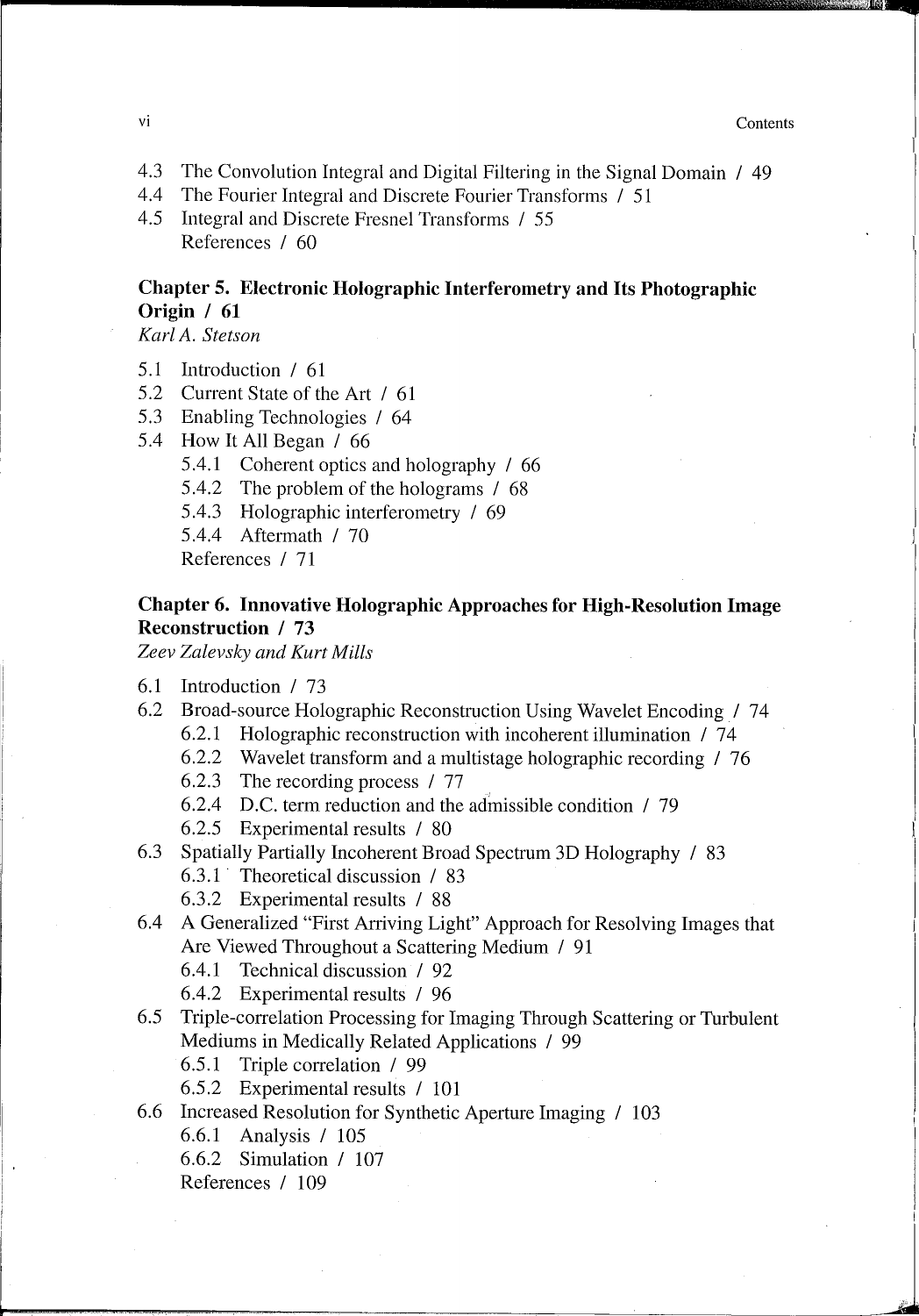## **Chapter 7. Image Formation and Young's Fringes / 111** *William T. Rhodes*

- 7.1 Introduction / **111**
- 7.2 Planar Quasi-monochromatic Objects / 113
- 7.3 The Addition of Color / 117
- 7.4 Extension to 3D Objects / 118
- 7.5 Coherence Function Transformations, Enhanced Backscatter, and Superresolving Imaging Systems / 119
	- 7.5.1 Special case: enhanced backscatter / 122
	- 7.5.2 Special case: superresolving imaging system / 123
- 7.6 Concluding Remarks / 126 Acknowledgments / 126 References / 126

#### **Chapter 8. Holography and the Wigner Function / 129**

*AdolfW. Lohmann, Markus E. Testorf, and lorge Ojeda-Castaiieda*

- 8.1 Introduction / 129
- 8.2 The Wigner Toolbox / 130
- 8.3 The Holographic Principle / 134
- 8.4 The Wigner Chart Applied to Holography / 136
	- 8.4.1 The image plane hologram / 136
	- 8.4.2 Fourier holography / 137
	- 8.4.3 Fresnel holography / 139
- 8.5 Storage Requirements of Holography / 140
- 8.6 Summary / 143 References / 143

# **Chapter 9. Observation of Light Propagation by Holography Using an Ultrashort-Pulsed Laser / 145**

*Toshihiro Kubota*

- 9.1 Introduction / 145
- 9.2 Recording Process / 146
- 9.3 Reconstruction Process / 147
- 9.4 Observation of Light Propagation Using a Picosecond-pulsed Laser / 148
	- 9.4.1 Refraction of light in a glass block / 148
	- 9.4.2 Total reflection inside the glass block / 150
	- 9.4.3 Diffraction of a grating / 150
- 9.5 Observation of Light Propagation Using a Femtosecond-pulsed Laser / 150

9.6 Conclusions / 154 Acknowledgments / 154 References / 154

**,**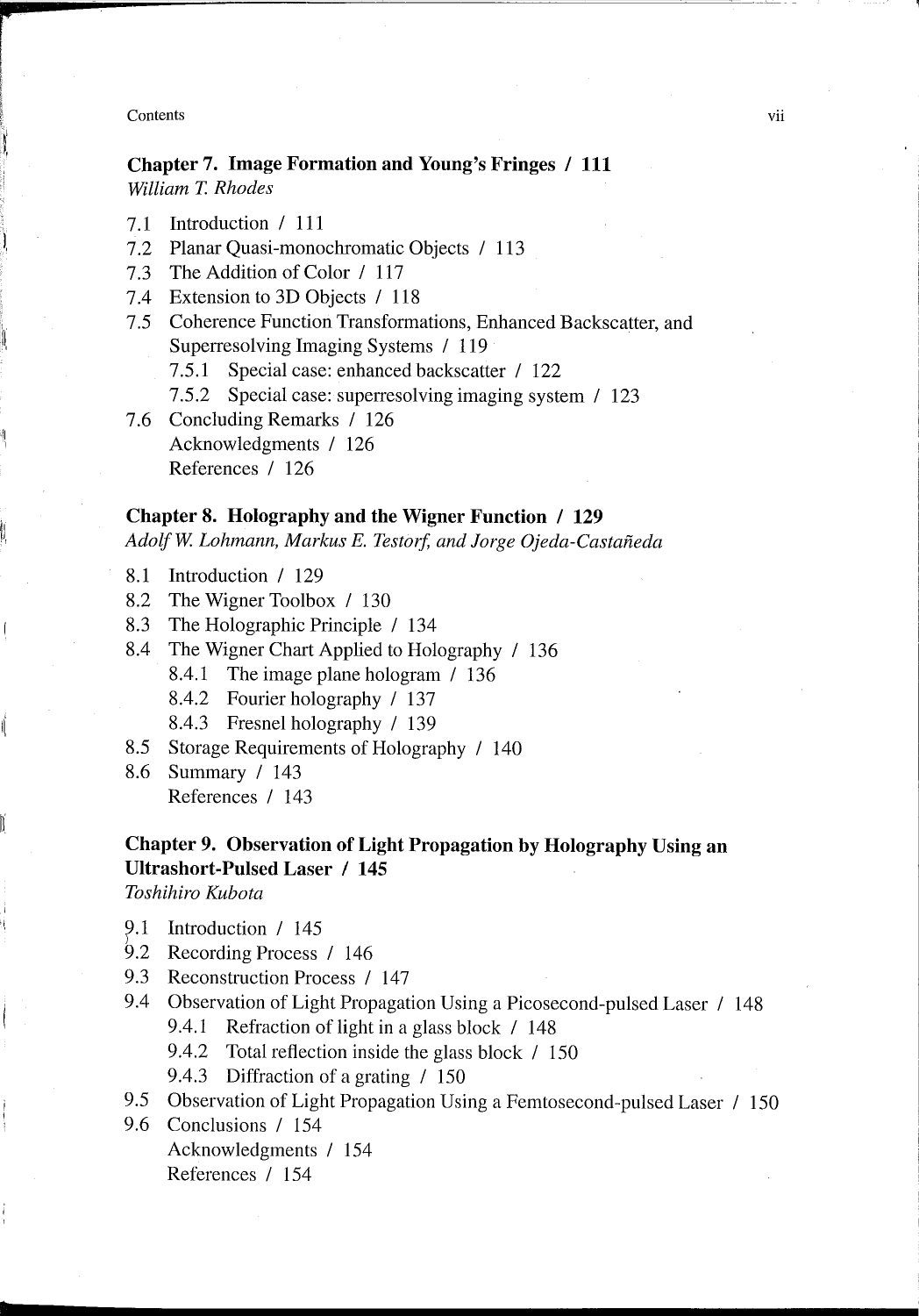$\overline{\phantom{a}}$ 

# **Chapter 10. Processing and Detection of Femtosecond Waveforms Using Ultrafast Dynamic Holography** / 157

*Dmitriy Panasenko, Rostislav Rokitski, Nikola Alic, Dan M. Marom, Yuri Mazurenko, Pang-Chen Sun, and Yeshaiahu Fainman*

- 10.1 Introduction / 157
- 10.2 Space-to-time Conversion with Cascaded Second-order Nonlinearities / 158
- 10.3 Time-ta-space Conversion Processor-Femtosecond-pulse Imager / 162
- 10.4 Generalized Ultrafast Processing / 164
- 10.5 Phase-sensitive Detection of Femtosecond Laser Pulses Using Sonogram Generation / 166
- 10.6 Conclusions / 170 References / 170

# **Chapter 11. Denisyuk Holography: From LippmannPhotography to Color Holography / 173**

*Hans I. Bjelkhagen*

- 11.1 Introduction / 173
- 11.2 Lippinann Photography / 175
	- 11.2.1 History of interferentia1 photography / 175
	- 11.2.2 The principle of interferential photography / 176
	- 11.2.3 Modern Lippmann photography / 178
- 11.3 Color Holography / 184
	- 11.3.1 History of color holography / 184
	- 11.3.2 Recording materials / 185
	- 11.3.3 Laser wavelengths for color holograms / 186

11.3.4 Recording color holograms / 188

11.4 Conclusions / 191 Acknowledgments / 194 References / 197

#### **Chapter 12. Multicolor Holograms / 201**

*P. Hariharan*

- 12.1 Multicolor Transmission Holograms / 201
- 12.2 Multicolor Reflection Holograms / 202
- 12.3 Light Sources / 203
- 12.4 Mu1tico1or Rainbow Holograms / 205
- 12.5 Pseudoco1or Holograms / 207
- 12.6 Multico1or Stereograms / 208
- 12.7 Embossed Holograms / 209
- 12.8 Conclusions / 209 References / 209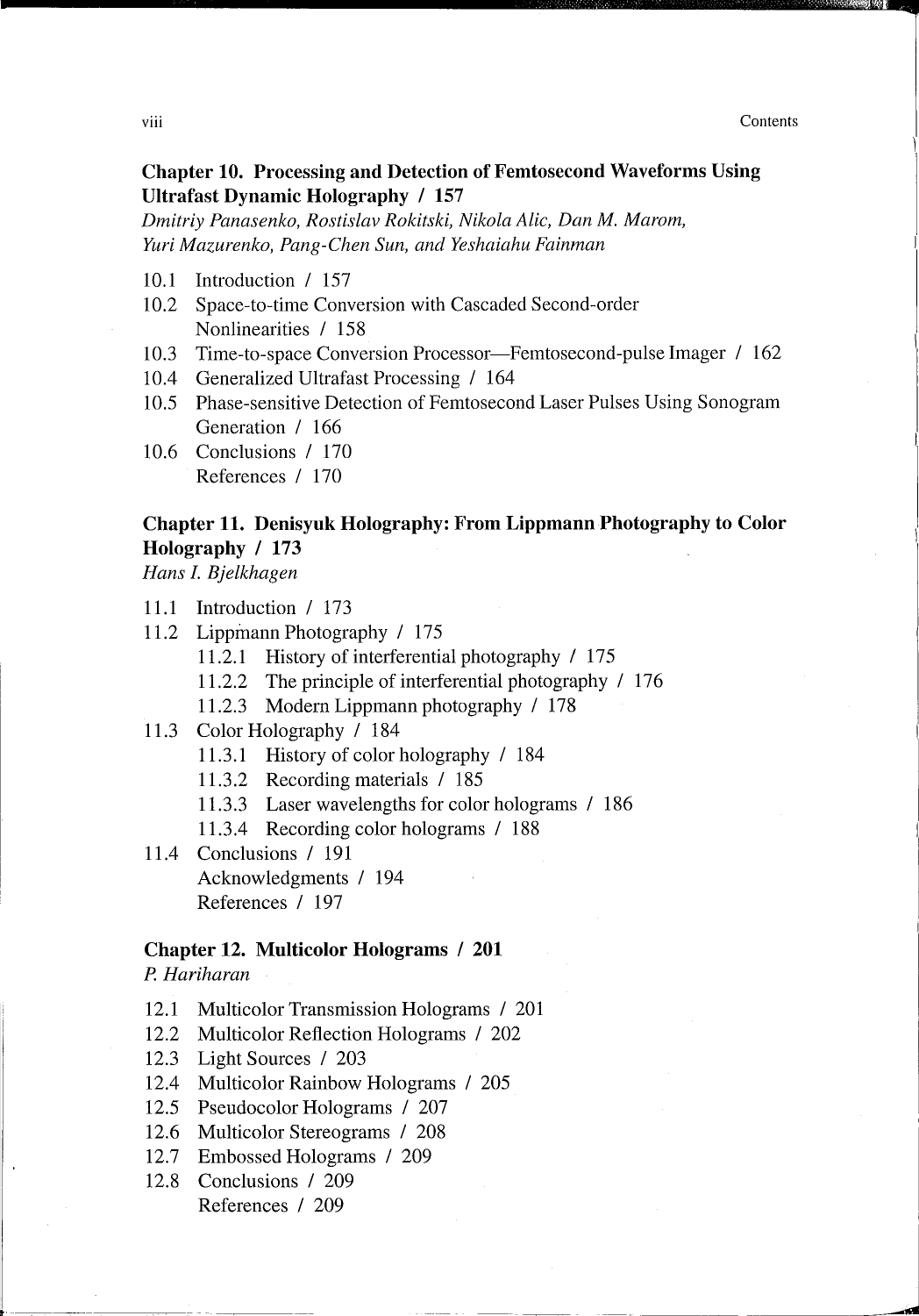**r**

11,

1

J.

 $\overline{1}$ 

Ø

J

I(

**\$**

## **Color Plates**

#### **Chapter 13. Optical Encoding of 3D Correlation for Color Pattern Recognition / 213**

*Josep Nicolds and Juan Campos*

- 13.1 Introduction / 213
- 13.2 Co10rImages Described by 3D Functions / 216
- 13.3 Three-dimensional Fourier Transform / 217
- 13.4 Correlation of 3D Functions for Color Pattern Recognition / 218
	- 13.4.1 Three-dimensional correlation filters for color pattern recognition / 219
- 13.5 Optical Implementation / 223
	- 13.5.1 Encoding of 3D functions in 2D images / 223
	- 13.5.2 Encoding of the 3D Fourier transform / 226
	- 13.5.3 Encoding of the 3D correlation / 228
- 13.6 Experimental Results / 232
- 13.7 Summary / 234 Acknowledgments / 235 References / 235

# **Chapter 14. Holograms of Volumes and Volume Holograms / 239** *Joseph Shamir*

- 14.1 Introduction / 239
- 14.2 Holograms, Wavefronts and Information / 240
- 14.3 Holography Planar Recording Medium / 245
- 14.4 Holography Volume Recording Medium / 247
- 14.5 Special Cases in Volume Recording / 250
	- 14.5.1 Ideal hologram recording and reconstruction / 250
	- 14.5.2 All plane-wave recording / 251
- 14.6 Volume Recording with Paraxial Systems / 253
	- 14.6.1 The paraxial approximation / 253
	- 14.6.2 Generic architecture for volume holography / 254
	- 14.6.3 The motion blur / 258
- 14.7 Conclusions / 259 Acknowledgments / 259 References / 259

# **Chapter 15. Color Conical Holographic Stereograms: Recording and Distortion Compensation Methods / 261**

*Luis Manuel Murillo-Mora, Katsuyuki Okada, Toshio Honda, and Jumpei Tsujiuchi*

- 15.1 Introduction / 261
- 15.2 Methods of Color Holographic Stereogram Synthesis / 262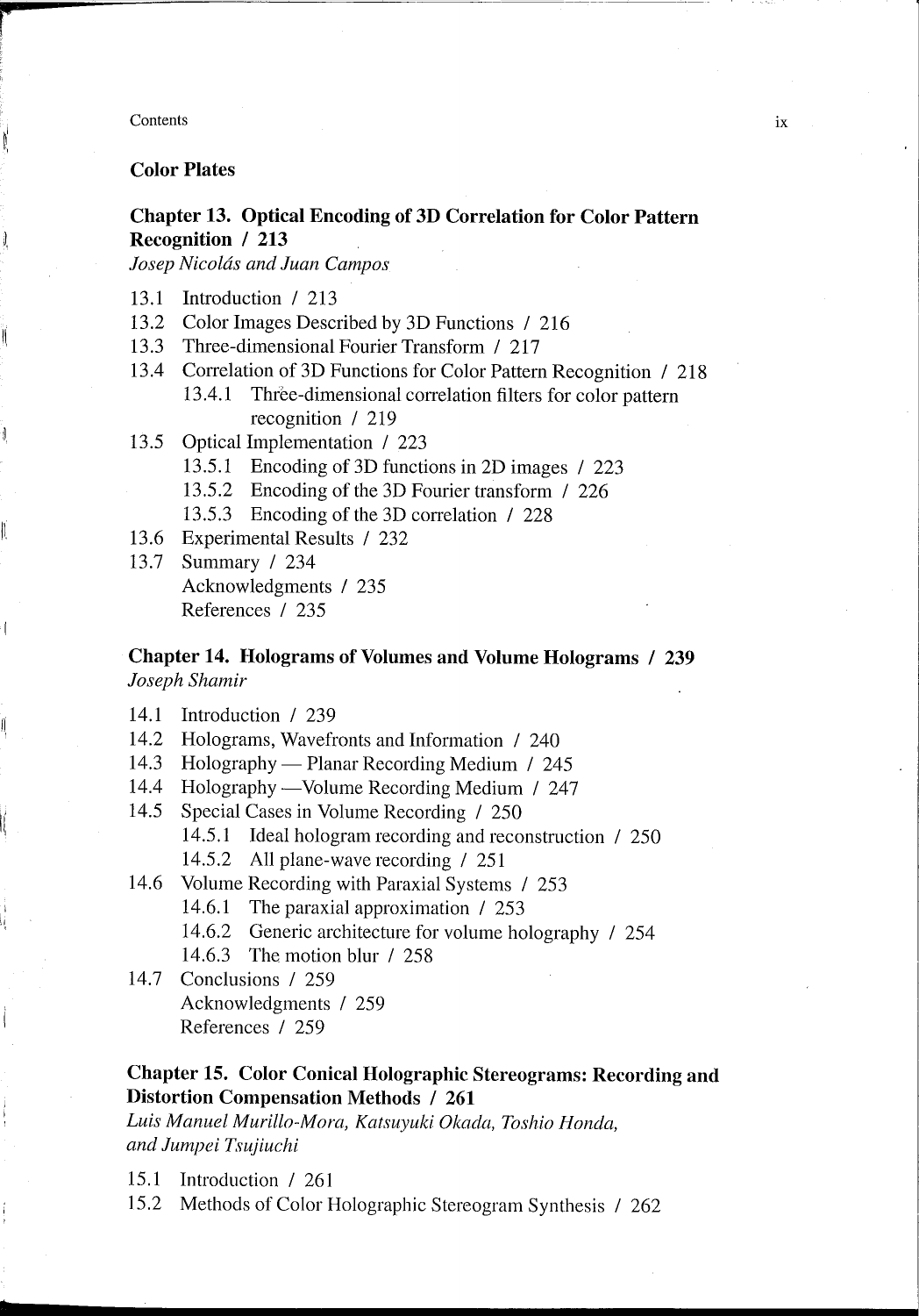x Contents

 $\mathbb{Z}$  is  $\mathbb{Z}$  ,  $\mathbb{Z}$  ,  $\mathbb{Z}$  ,  $\mathbb{Z}$ 

-~

- 15.2.1 Original2D images / 262
- 15.2.2 Hologram-recording method / 263
- 15.2.3 Color conical holographic stereogram recording setup / 265
- 15.2.4 First experimental results / 266
- 15.3 Distortion and Perspective Analysis / 267
	- 15.3.1 Image-processing method / 267
	- 15.3.2 Simulation and results / 268
	- 15.3.3 Experimental results / 270
- 15.4 Conclusion / 271 References / 273

#### **Chapter 16. Teaching Holography / 275**

*Tung* H. *leong*

References / 284

# **Chapter 17. The Role of Centric-minded Holography in Material Sciences / 285**

*Pal Greguss*

- 17.1 Introduction / 285
- 17.2 Omnidirectional Holograms (ODH) / 286
- 17.3 **ODH** at Work: Omnidirectional Interferometry / 288
- 17.4 Peripheral Holography: Exoscope Holography / 289
- 17.5 Conclusion / 290
	- References / 290  $\bar{\lambda}$

#### **Chapter 18. Solar Holography / 291**

*luanita R. Riccobono and lacques* E. *Ludman*

18.1 Introduction / 291

- 18.1.1 Solar power generation / 291
- 18.1.2 Solar lighting / 291
- 18.1.3 Solar heating / 291
- 18.1.4 Solar rejection of certain wavelengths / 292
- 18.1.5 Reduction of reflection losses at certain wavelengths / 292
- 18.2 Fabrication / 292
- 18.3 Applications / 294
	- 18.3.1 Photovoltaic concentration / 294
	- 18.3.2 Daylighting / 297
	- 18.3.3 Thermal / 298
	- 18.3.4 Solar chemistry and detoxification / 299
	- 18.3.5 Antireflection / 300
- 18.4 Conclusion / 300

r-~--~-~---~~·